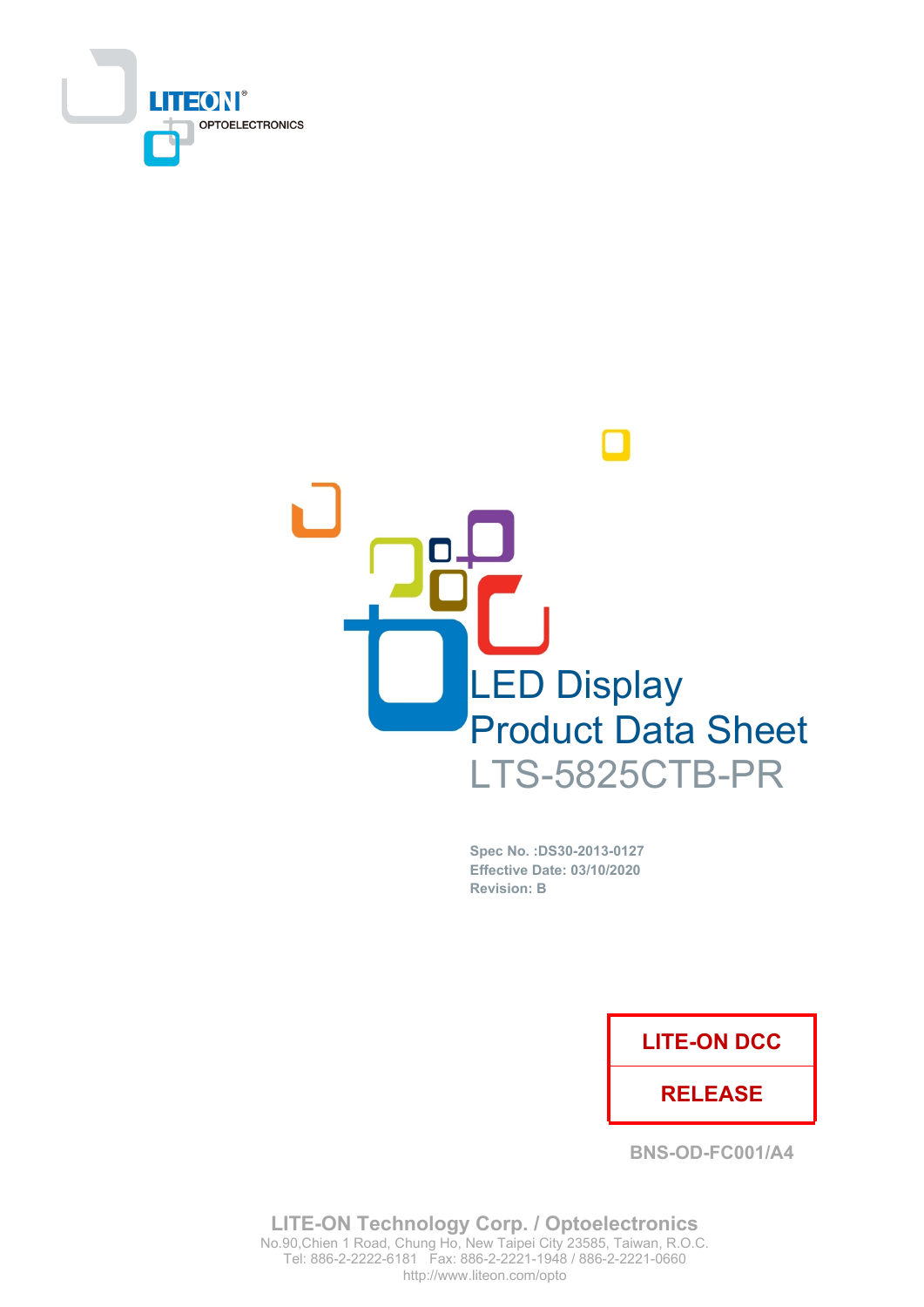

## **LED DISPLAY LTS-5825CTB-PR**

# **LED DISPLAY**

## LTS-5825CTB-PR

| <b>Rev</b>                                   | <b>Description</b>                             | <b>By</b> | <b>Date</b> |  |  |
|----------------------------------------------|------------------------------------------------|-----------|-------------|--|--|
| 01                                           | Preliminary Spec.                              | Reo Lin   | 10/30/2013  |  |  |
| 02                                           | Modify Recommended Soldering Pattern in page 9 | Reo Lin   | 11/01/2013  |  |  |
|                                              |                                                |           |             |  |  |
|                                              |                                                |           |             |  |  |
|                                              |                                                |           |             |  |  |
|                                              |                                                |           |             |  |  |
|                                              |                                                |           |             |  |  |
| Above data for PD and Customer tracking only |                                                |           |             |  |  |
|                                              | NPPR Received and Upload on System             | Reo Lin   | 11/07/2013  |  |  |
| A                                            | Update Packing spec. in page 10                | Reo Lin   | 12/30/2019  |  |  |
| B                                            | Revised error in page 1                        | Reo Lin   | 03/04/2020  |  |  |
|                                              |                                                |           |             |  |  |

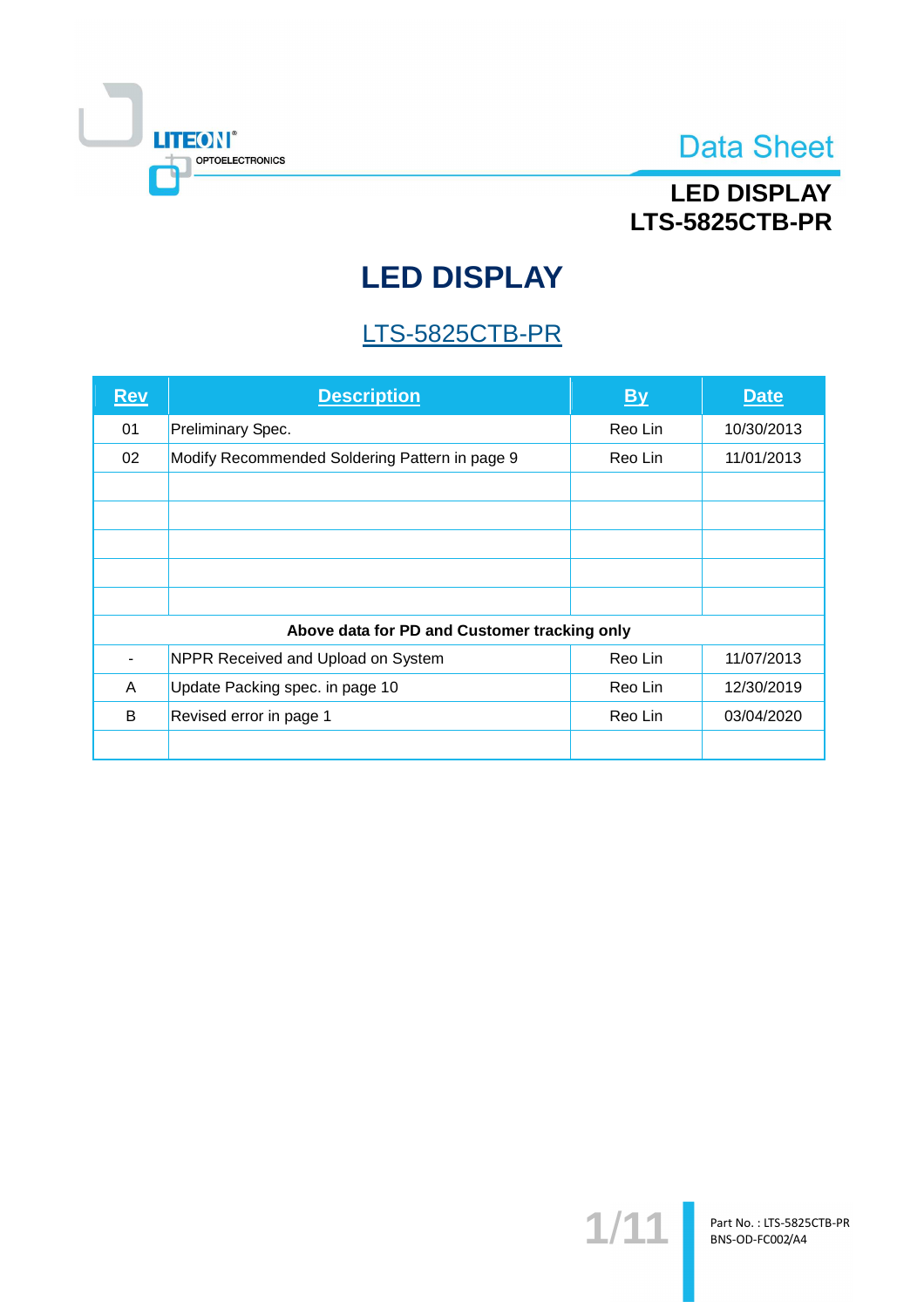

# **LED DISPLAY LTS-5825CTB-PR**

### 1. Description

The LTS-5825CTB-PR is a 0.56 inch (14.22 mm) digit height single digit SMD display. This device uses InGaN blue LED chips (InGaN epi on Sapphire substrate). The display has gray face and white segments.

### **1.1 Features**

- 0.56 inch (14.22 mm) DIGIT HEIGHT
- CONTINUOUS UNIFORM SEGMENTS
- LOW POWER REQUIREMENT
- EXCELLENT CHARACTERS APPEARANCE
- HIGH BRIGHTNESS & HIGH CONTRAST
- **WIDE VIEWING ANGLE**
- SOLID STATE RELIABILITY
- CATEGORIZED FOR LUMINOUS INTENSITY.
- LEAD-FREE PACKAGE(ACCORDING TO ROHS)

#### **1.2 Device**

| <b>Part No</b> | <b>Description</b> |
|----------------|--------------------|
| InGaN Blue     | Common Anode       |
| LTS-5825CTB-PR | Rt. Hand Decimal   |

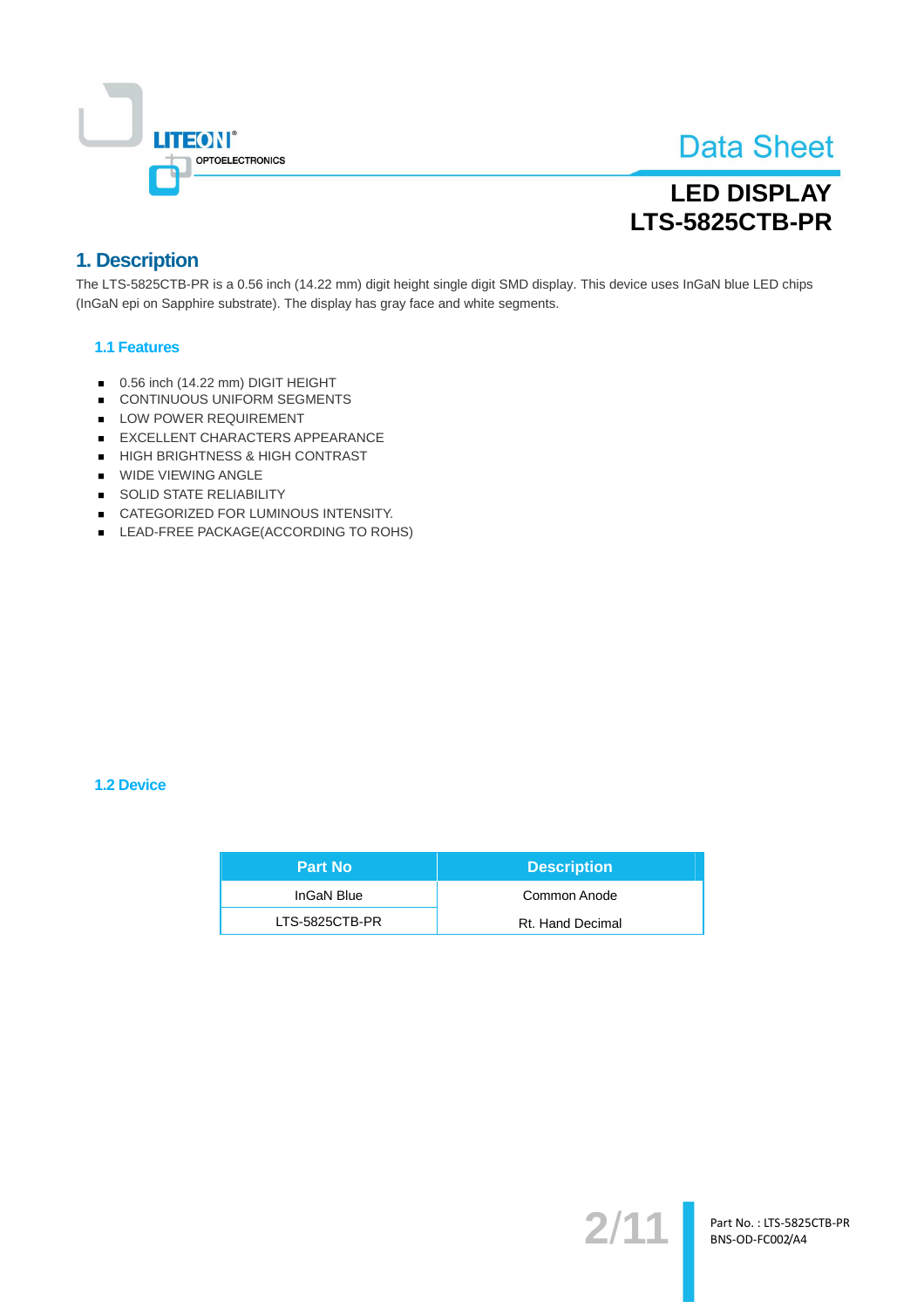

Part No.: LTS-5825CTB-PR BNS-OD-FC002/A4

## **LED DISPLAY LTS-5825CTB-PR**

### **2. Package Dimensions**



### Notes:

- 1. All dimensions are in millimeters. Tolerances are ±0.25 mm (0.01") unless otherwise noted
- 2. Foreign material on segment  $\leq 10$ mil
- 3. Ink contamination (surface)  $\leq$  20mils
- 4. Bubble in segment ≤10mil
- 5. Bending  $\leq 1\%$  of reflector length
- 6. Plastic pin's burr max is 0.14 mm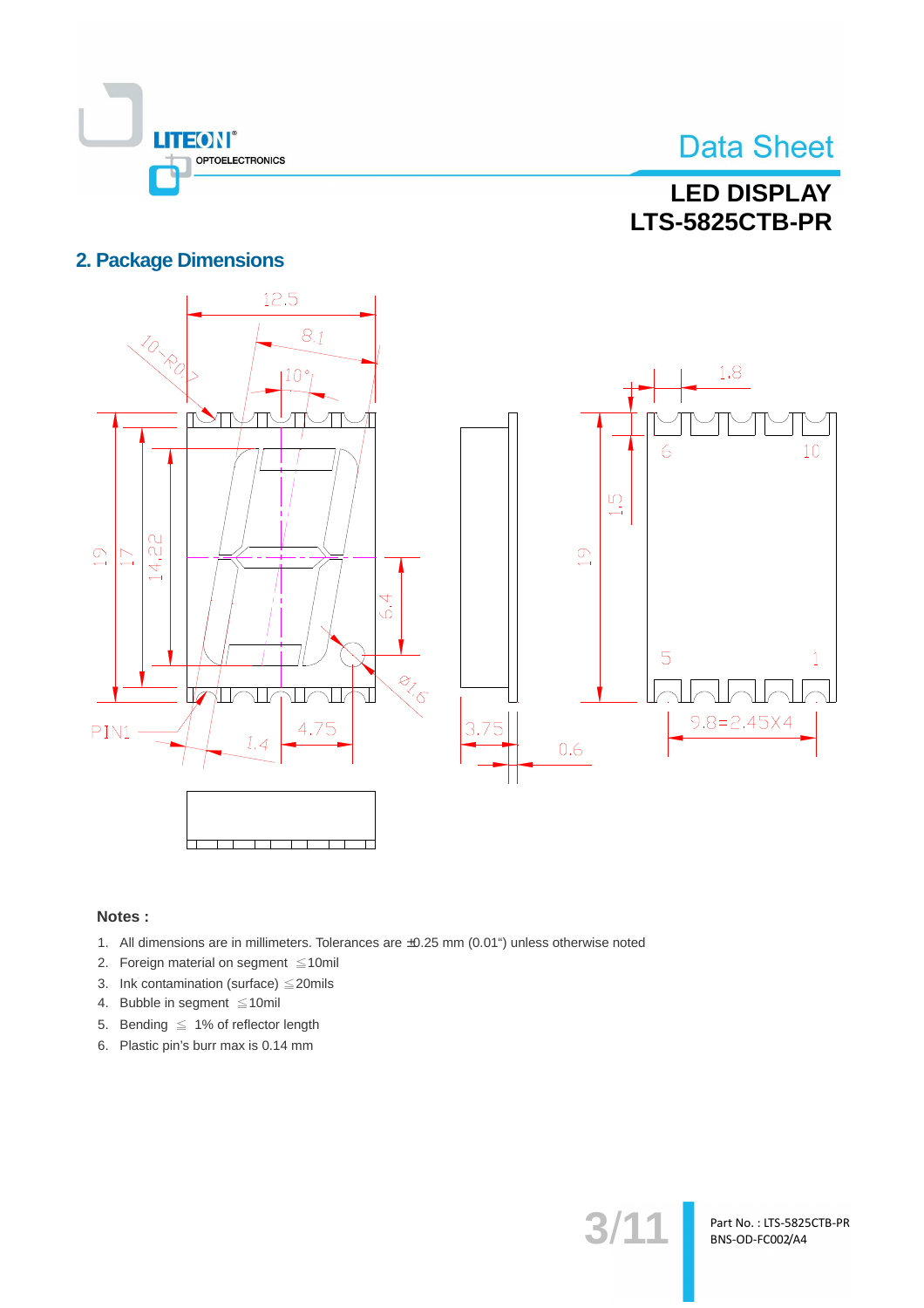

## **LED DISPLAY LTS-5825CTB-PR**

### 3. Internal Circuit Diagram





## **4. Pin Connection**

| <b>No</b>      | <b>Connection</b> |
|----------------|-------------------|
| 1              | CATHODE E         |
| 2              | CATHODE D         |
| 3              | COMMON ANODE      |
| 4              | CATHODE C         |
| 5              | CATHODE DP        |
| 6              | CATHODE B         |
| $\overline{7}$ | CATHODE A         |
| 8              | COMMON ANODE      |
| 9              | CATHODE F         |
| 10             | CATHODE G         |

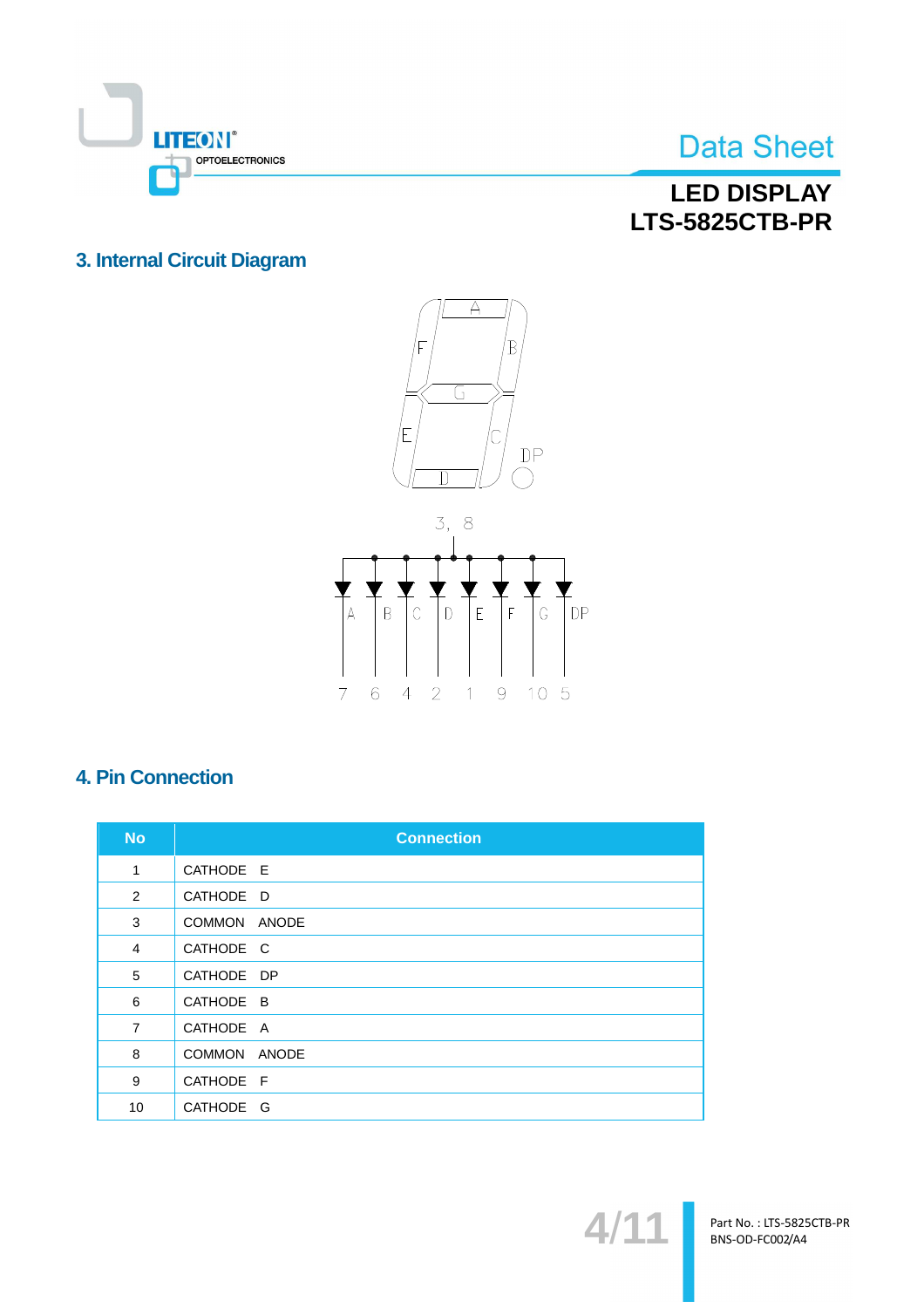

# **LED DISPLAY LTS-5825CTB-PR**

### **5. Rating and Characteristics**

### 5.1. Absolute Maximum Rating at Ta=25°C

| <b>Parameter</b>                                                                       | <b>Maximum Rating</b> | <b>Unit</b> |
|----------------------------------------------------------------------------------------|-----------------------|-------------|
| <b>Power Dissipation Per Segment</b>                                                   | 70                    | mW          |
| Peak Forward Current Per Segment<br>(1/10 Duty Cycle, 0.1ms Pulse Width)               | 30                    | mA          |
| <b>Continuous Forward Current Per Segment</b><br>Derating Linear From 25°C Per Segment | 25<br>0.28            | mA<br>mA/C  |
| Operating Temperature Range                                                            | $-35C$ to $+105C$     |             |
| Storage Temperature Range                                                              | $-35C$ to $+105C$     |             |
|                                                                                        |                       |             |

Iron Soldering Conditions: 1/16 inch Below Seating Plane for 3 Seconds at 260°C

### 5.2. Electrical / Optical Characteristics at Ta=25°C

| <b>Parameter</b>                                          | <b>Symbol</b>    | MIN. | TYP.  | MAX. | <b>Unit</b> | <b>Test Condition</b> |
|-----------------------------------------------------------|------------------|------|-------|------|-------------|-----------------------|
| Average Luminous Intensity Per Segment                    | IV               | 8600 | 28500 |      | μcd         | $IF = 10mA$           |
| Peak Emission Wavelength                                  | $\lambda$ p      |      | 468   |      | nm          | $IF = 20mA$           |
| Spectral Line Half-Width                                  | $\Delta \lambda$ |      | 25    |      | nm          | $IF = 20mA$           |
| Dominant Wavelength                                       | λd               |      | 470   |      | nm          | $IF = 20mA$           |
| Forward Voltage Per Chip                                  | <b>VF</b>        |      | 3.3   | 3.8  | $\vee$      | $IF = 5mA$            |
| Reverse Current Per Segment <sup>(2)</sup>                | IR.              |      |       | 100  | μA          | $VR=5V$               |
| Luminous Intensity Matching Ratio<br>(Similar Light Area) | $IV-m$           |      |       | 2:1  |             | $IF=10mA$             |

### Notes:

- 1. Luminous intensity is measured with a light sensor and filter combination that approximates the CIE (Commission International De L'Eclariage) eye-response curve
- 2. Reverse voltage is only for IR test. It cannot continue to operate at this situation
- 3. Cross talk specification  $\leq 2.5\%$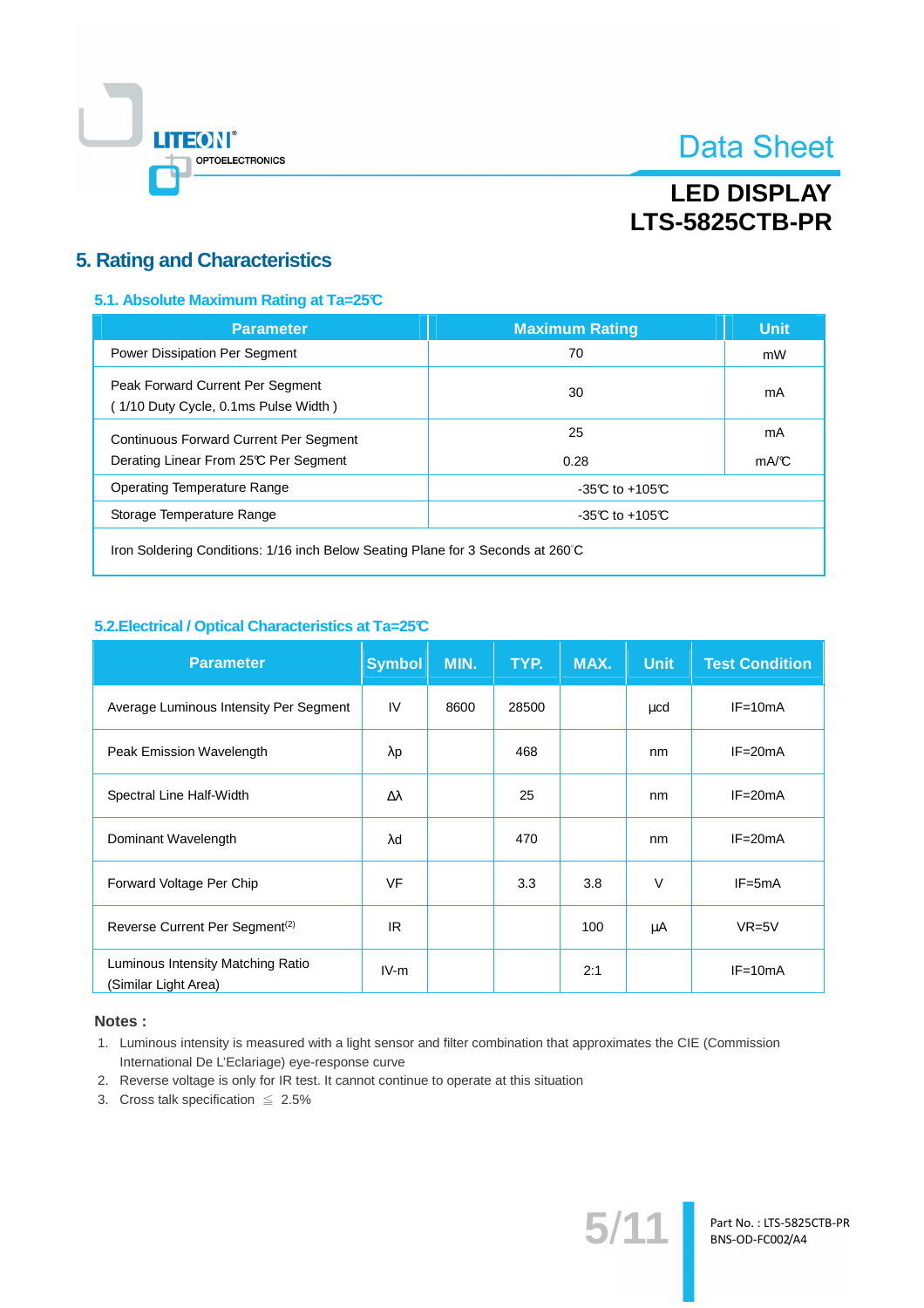

## **LED DISPLAY LTS-5825CTB-PR**

### 5.3.ESD (Electrostatic Discharge)

Static Electricity or power surge will damage the LED. Suggestions to prevent ESD damage:

- Use of a conductive wrist band or anti-electrostatic glove when handling these LEDs.  $\blacksquare$
- All devices, equipment, and machinery must be properly grounded. ٠
- Work tables, storage racks, etc. should be properly grounded.  $\blacksquare$
- Use ion blower to neutralize the static charge which might have built up on surface of the LED's plastic for N/D as a result of  $\blacksquare$ friction between LEDs during storage and handling.

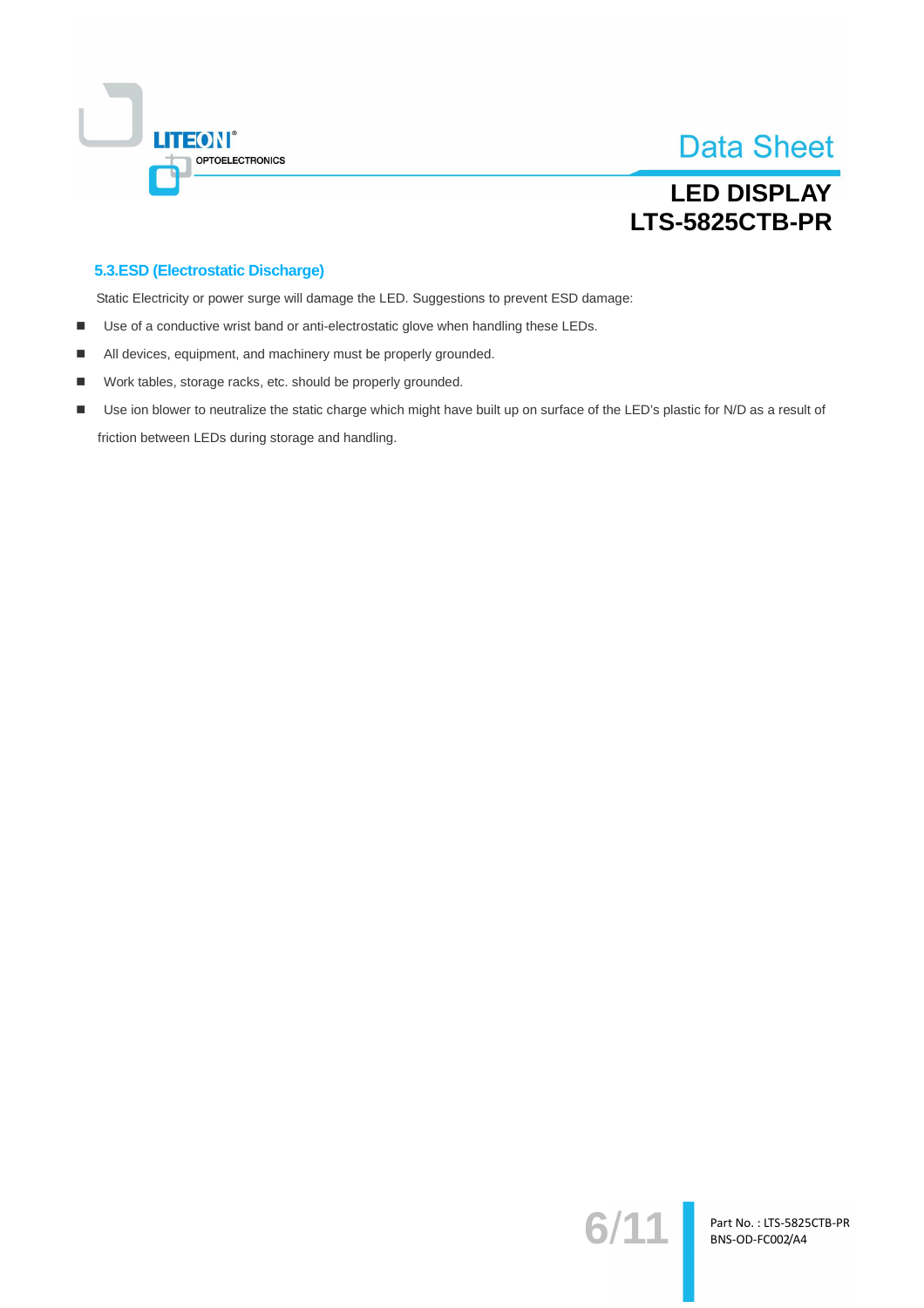

## **LED DISPLAY LTS-5825CTB-PR**

### 5.4. Typical Electrical / Optical Characteristics Curves



NOTE: TB=InGaN/sapphire Blue

 $7/1$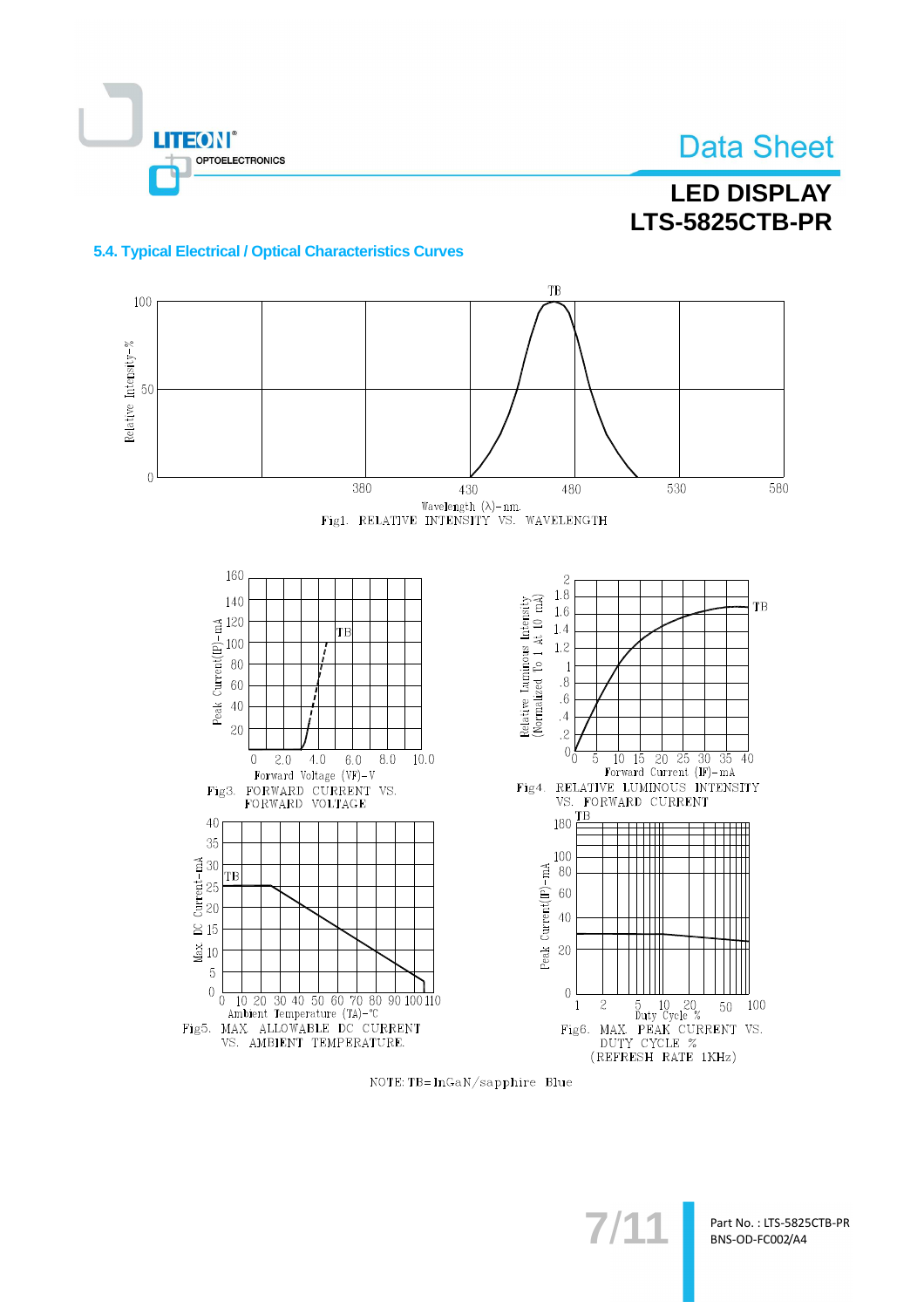

Part No.: LTS-5825CTB-PR BNS-OD-FC002/A4

# **LED DISPLAY LTS-5825CTB-PR**

### **6. SMT SOLDERING INSTRUCTION**

(Number of reflow process shall be less than 2 times, and cooling process to normal temperature is required between the first and the second soldering process)



#### Notes:

1. Recommended soldering condition

| Reflow Soldering (Two times only) |                        | Soldering Iron (One time only) |                      |  |
|-----------------------------------|------------------------|--------------------------------|----------------------|--|
| Pre-heat:                         | $120 - 150^{\circ}$ C. | Temperature                    | $300^{\circ}$ C Max. |  |
| Pre-heat time:                    | 120sec. Max.           | Soldering time                 | 3sec. Max.           |  |
| Peak temperature:                 | 260℃ Max.              |                                |                      |  |
| Soldering time:                   | 5sec. Max.             |                                |                      |  |

2. Number of reflow process shall be less than 2 times, and cooling process to normal temperature is required between the first and the second soldering process.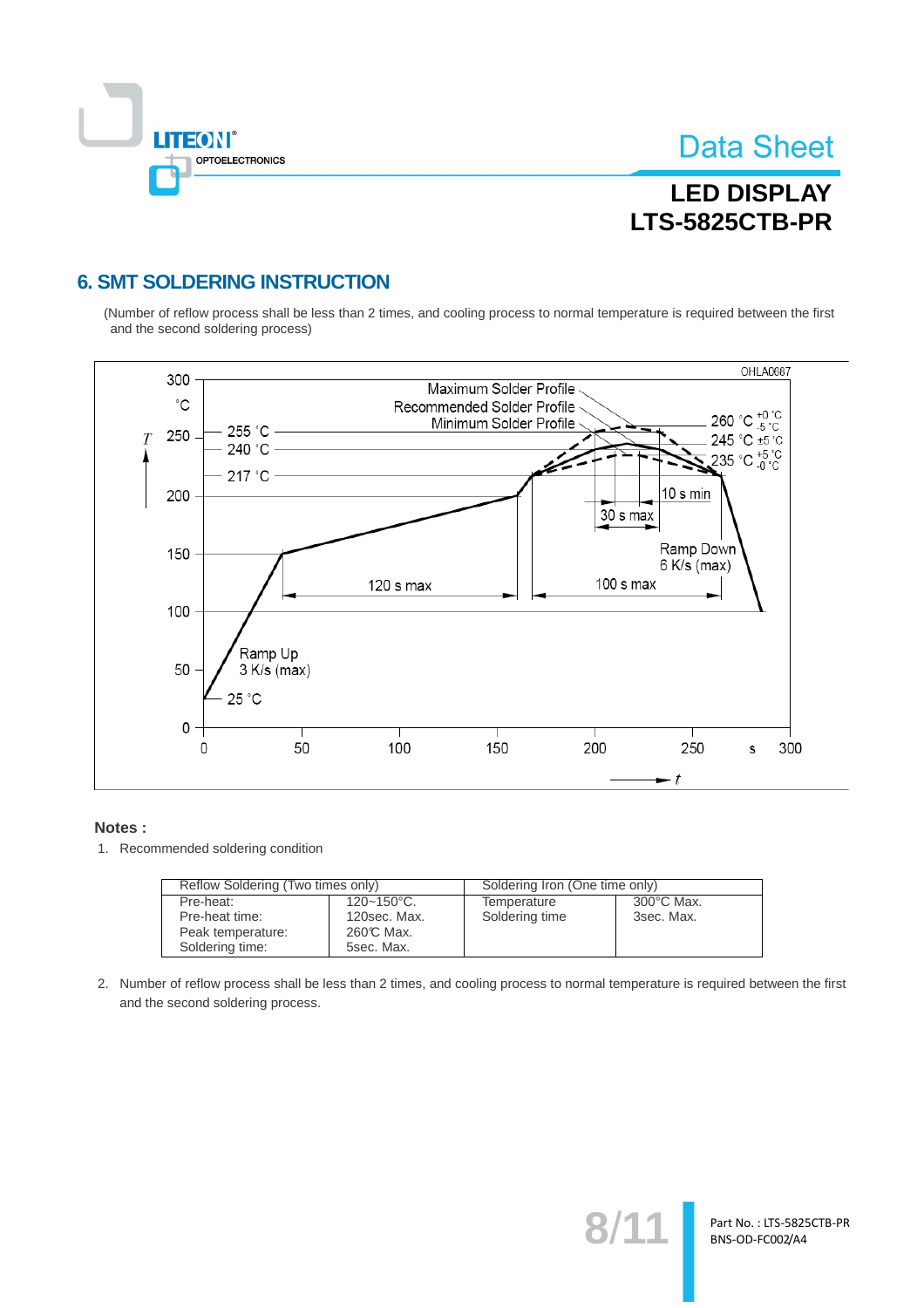



**LED DISPLAY LTS-5825CTB-PR** 

### 7. Recommended Soldering Pattern



### **8. Packing Specification**

**8.1. Packing Reel Dimensions** 





 $9/11$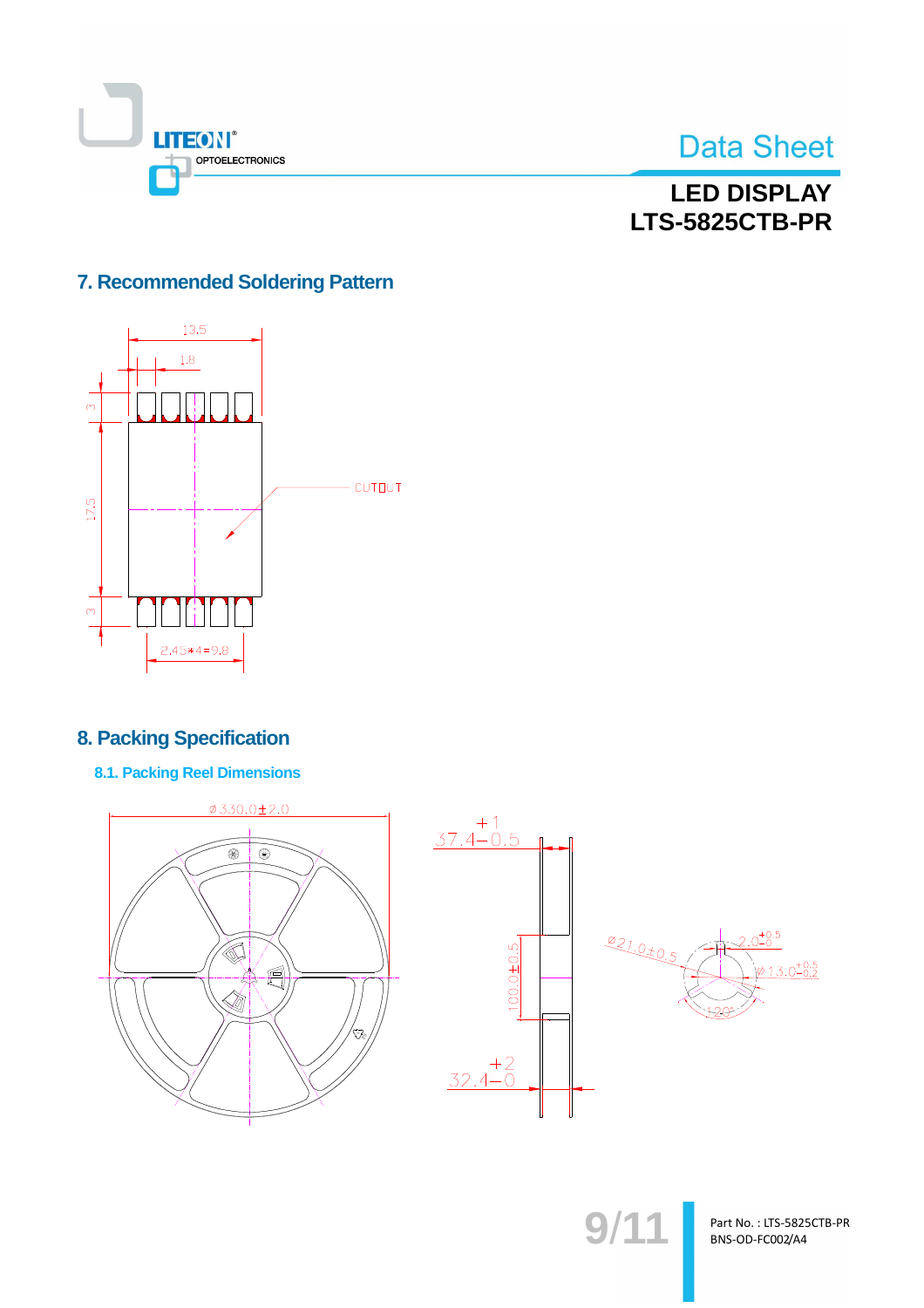

# **LED DISPLAY LTS-5825CTB-PR**

### **8.2. Packing Carrier Dimensions**



- 4. All dimensions meet EIA-481-D requirements.
- 5. Thickness: 0.30±0.05mm.
- 6. Packing length per 22" reel : 44.5 Meters.(1:3)<br>7. Component load per 13" reel : 700 pcs.
- 
- 8. Minimum packing quantity is 200 pcs for remainders

### 8.3. Trailer part / Leader part

### $(40mm MIN.)$

 $(400$ mm MIN.)

| $-$ LEADER $-$                   |
|----------------------------------|
|                                  |
| $\leftarrow$ EMPTY $\rightarrow$ |

 $(40mm MIN.)$ 

DIRECTION OF PULLING OUT